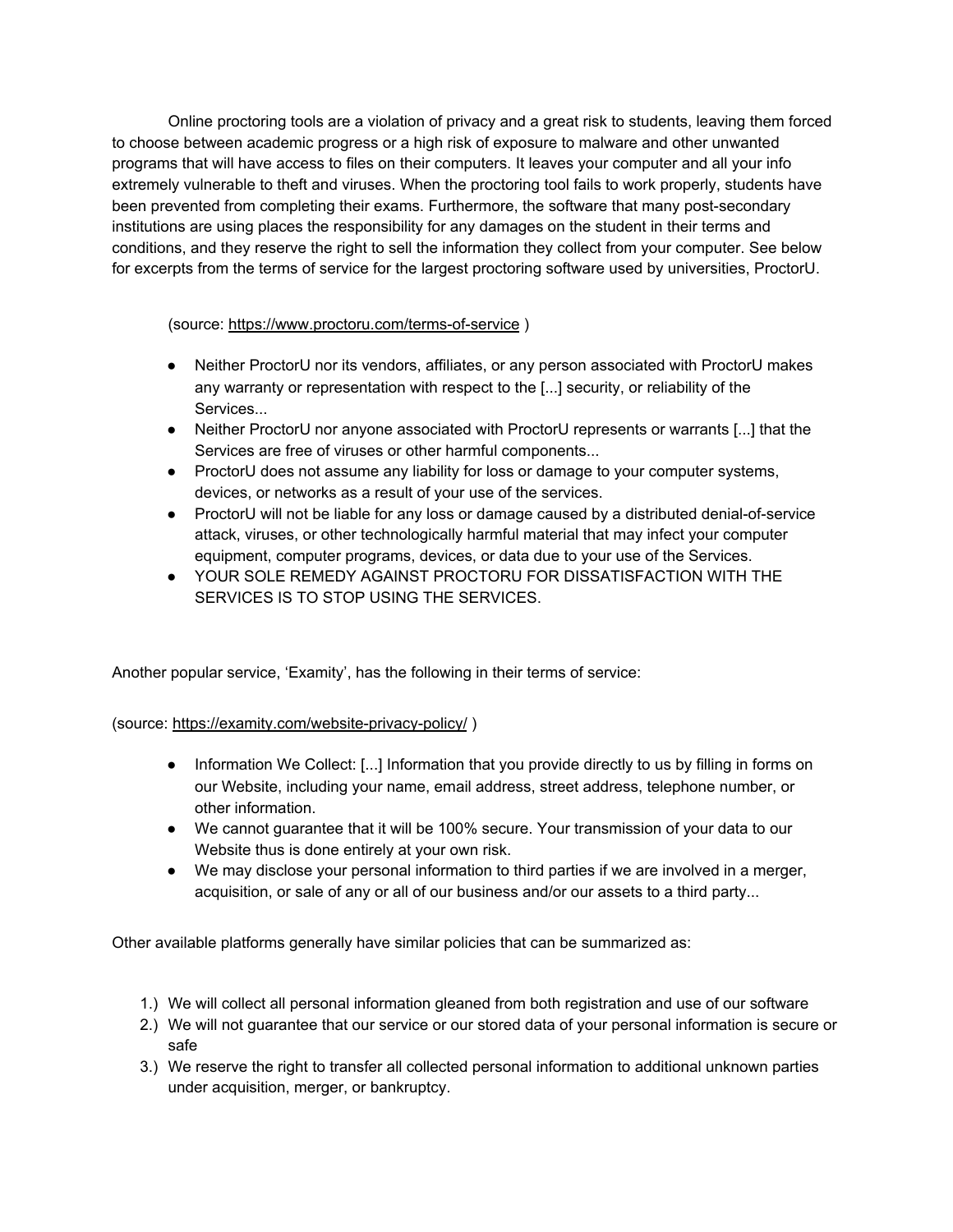4.) Your only recourse against any of these conditions is to refuse our service.

Regardless of whether you have sensitive work or financial data, we as students should not be forced to potentially compromise our privacy or security with virtually no guarantee of even basic vetting from these third-party companies. Agreeing to these terms allows companies to sell your data and have no liability for any damages caused by the sale.

See below for an article from The Verge, on the privacy violations and environment created by the proctors during an exam written with Examity

## (Sourced from:

[https://www.theverge.com/2020/4/29/21232777/examity-remote-test-proctoring-online-class-education\)](https://www.theverge.com/2020/4/29/21232777/examity-remote-test-proctoring-online-class-education)

Below is a summary of some key points from this article:

- Examity would store a biometric template of student's keystrokes.
- Students were forced to display both sides of their driver's license in the webcam's view.
- A proctor has admitted to viewing personal information and messages on students' screens before.

Note that this list is not exhaustive.

But the company's attitude toward personal data is concerning; its privacy policy states that Examity may collect a number of personal details from students who test with it, including student names, addresses, biometric records, driver's license numbers, and passwords. The company can use such details to analyze usage patterns and share them with third parties.

Examity's privacy policy is clear that the company can't guarantee the security of personal data. "Your transmission of your data to our site is thus done entirely at your own risk,". That is, Examity takes no responsibility for protecting students' personal data, which they are required to provide in order to write midterms and exams.

While McMaster has not confirmed which software they will be using, proactive measures should be taken to ensure that best practices are followed. I would like to motion for the MSU to make an official statement demanding that any online proctoring tool used by the university comply with the following requirements, and possibly condemning the use of tools which do not satisfy all of these requirements:

- 1. Compliance with the law. The supplier must explicitly agree to comply with applicable privacy laws regarding the collection, use, processing, storage, disclosure and retention of personal information.
- 2. Robust administrative, physical and technical safeguards. The terms of use should explicitly describe the ways in which personal information is secured against unauthorized access, use and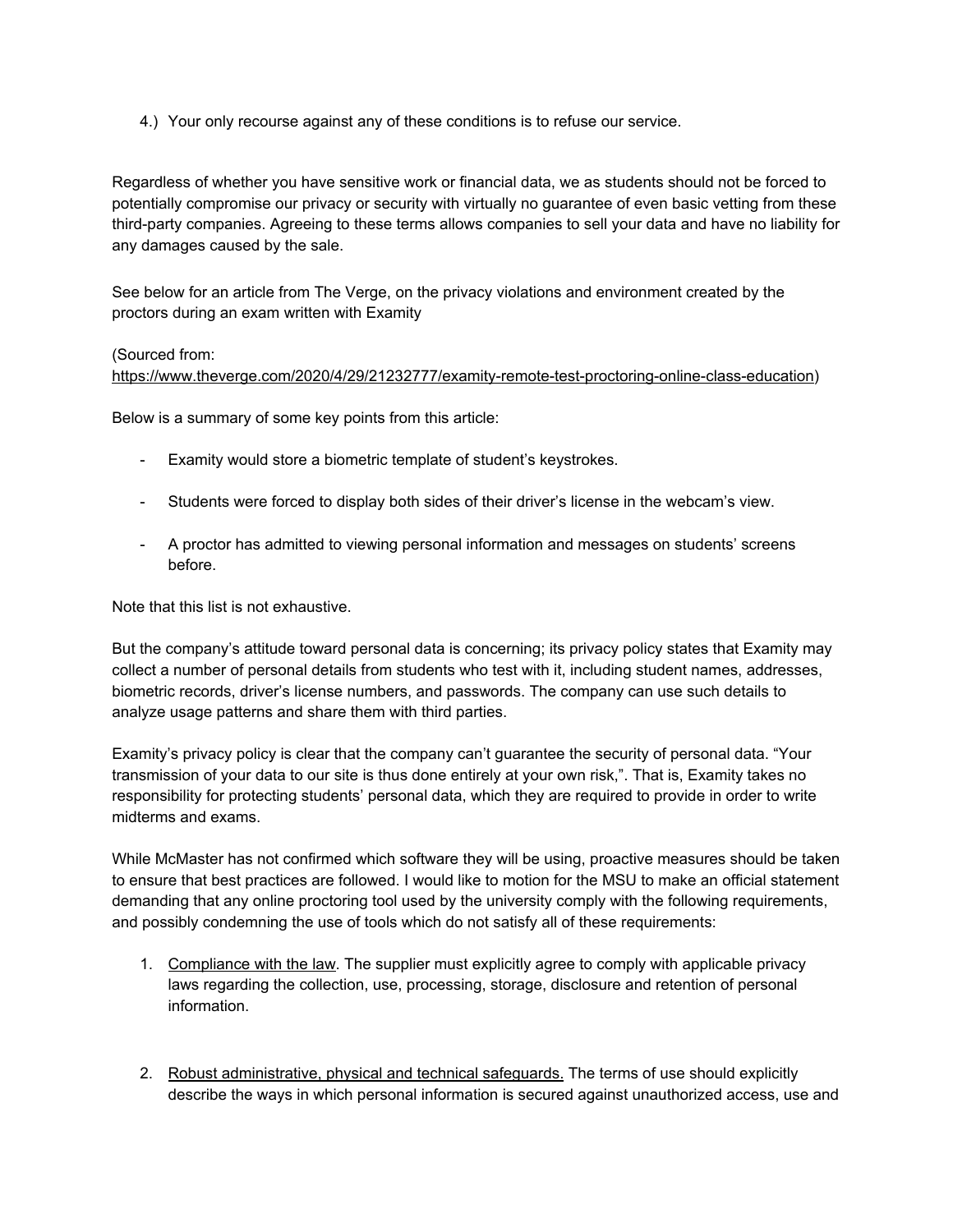disclosure. Robust safeguards include but are not limited to: data security policies, firewalls, industry standard SSL or TLS encryption, virus and intrusion detection, authentication protocols, third-party penetration testing, security audits and training.

- 3. Retention and destruction of data. The retention of personal information should be limited to the shortest duration possible so as to comply with statutory requirements and/or to satisfy clients' needs.
- 4. Permissible uses of the data. Personal information that is collected by the supplier should be used for the limited purposes of:
	- (i) that for which the end user has granted permission;
	- (ii) that which is necessary to deliver, update and improve the services; and
	- (iii) that which is required by applicable law.

Wherever possible, statistical or aggregate information collected about the use of the services should not be linked to identifiable personal information.

- 5. Disclosure to third-party companies. Third parties should be prohibited from accessing or using personal information with limited exceptions. Exceptions should only be made for third parties who are explicitly identified and authorized by the end user (students). These parties should agree in a contract to maintain the recordings in confidence and under terms at least as strict as the terms of the supplier's policies and agreements. Recordings should be stripped of, and not contain, any personally identifiable information, and should only be used for the sole purpose of delivery or enhancing the services.
- 6. Security breach reporting. The privacy policy should outline the supplier's incident response management plan for reporting, responding to and containing breaches or suspected breaches where personally identifiable information may have been compromised.
- 7. Indemnity for security breaches. Although infrequent, a supplier will provide a full indemnity to McMaster and/or the end user for all security breaches resulting in a breach of personal information. Typically, liability for security breaches is fixed at a nominal amount of damages and is predicated on a finding of negligence or willful misconduct on the part of the software company. McMaster should seek to enshrine the supplier's commitment to cooperate with McMaster in the event of a security breach.
- 8. Residency of the data. A reasonable attempt must be made to ensure that data will remain in Canada, and software which does not retain information domestically must take liability and responsibility for data storage and transfer to locations outside of Canada. Otherwise, selecting a